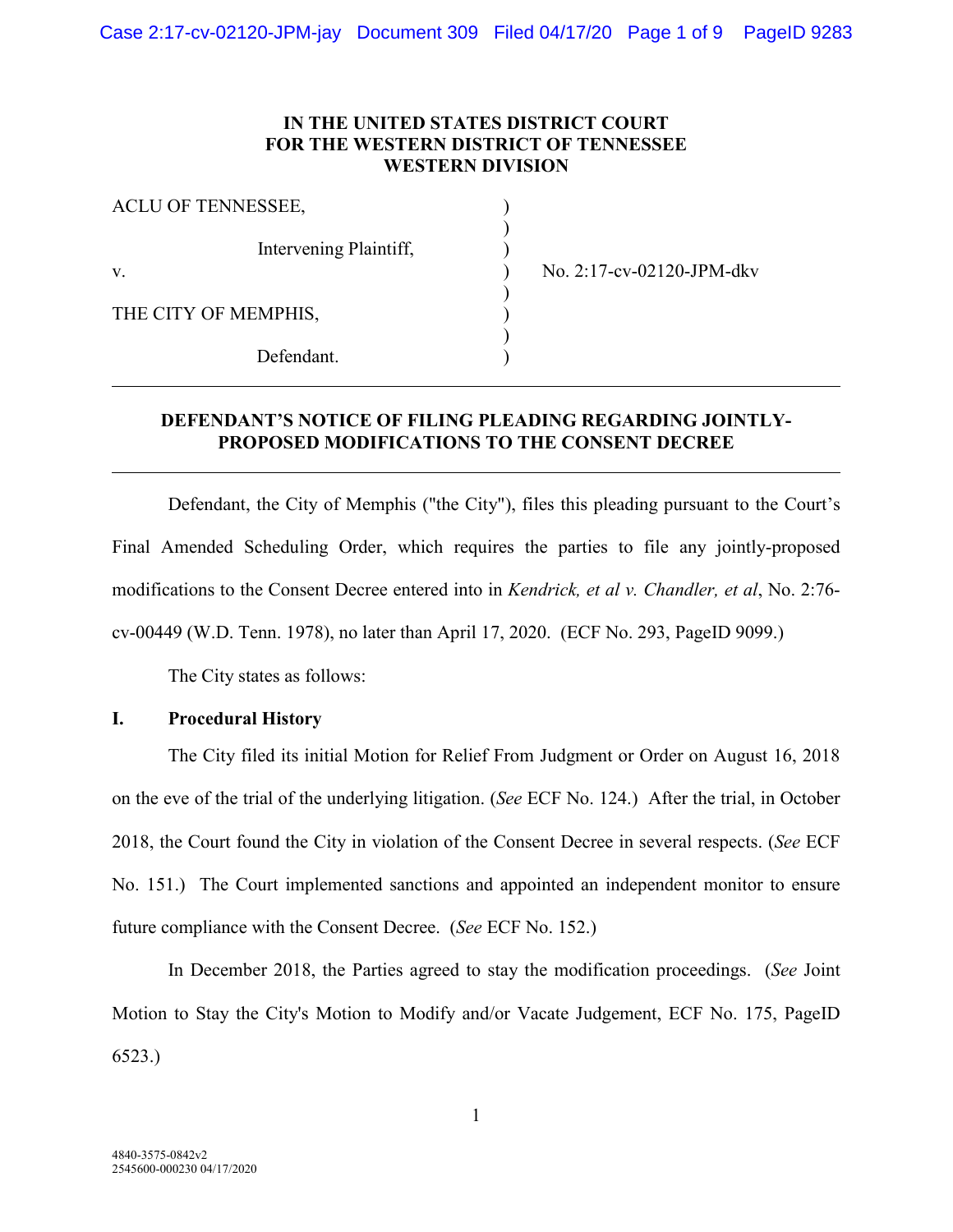On December 31, 2018, the Court granted the Joint Motion to Stay the City's Motion to Modify and/or Vacate Judgment, and stayed the proceedings until January 2, 2020. (ECF No. 178, PageID 6545.)

In September 2019, after a series of findings made by the independent monitor, the City moved for immediate modification of the Consent Decree. (ECF No. 227.) The ACLU-TN opposed this Motion. (ECF No. 231.) The Court denied the City's Motion for Immediate Modification, but it allowed the modification proceedings to go forward through discovery and eventually a full evidentiary hearing. (ECF No. 250, PageID 8430.) The Court entered an Amended Final Scheduling Order, which, *inter alia*, set a deadline of April 17, 2020 for the parties to file any jointly-proposed modifications to the Consent Decree by (ECF No. 293, PageID 9099.)

#### **II. The parties' efforts to agree on proposed modifications to the Consent Decree**

The parties have discussed potential modifications to the Consent Decree on numerous occasions since the trial. More recently, on March 10, 2020, the parties met in person in Memphis, Tennessee for several hours to discuss areas implicated by the Consent Decree and any possible agreed-upon modifications to the Consent Decree. The meeting was fruitful, and the City believed that parties found a number of broad areas of general agreement as to conduct which is or should be permissible under the Consent Decree.

The parties continued to negotiate via email and phone over the next few weeks. On March 26, 2020, the City memorialized the points of understanding from the March  $10<sup>th</sup>$  meeting into a memorandum and forwarded it to the ACLU-TN for further discussion.

On April 15, 2020, the parties met virtually to discuss the points of possible understanding. In that meeting, the parties clarified the areas on which they agreed, the areas in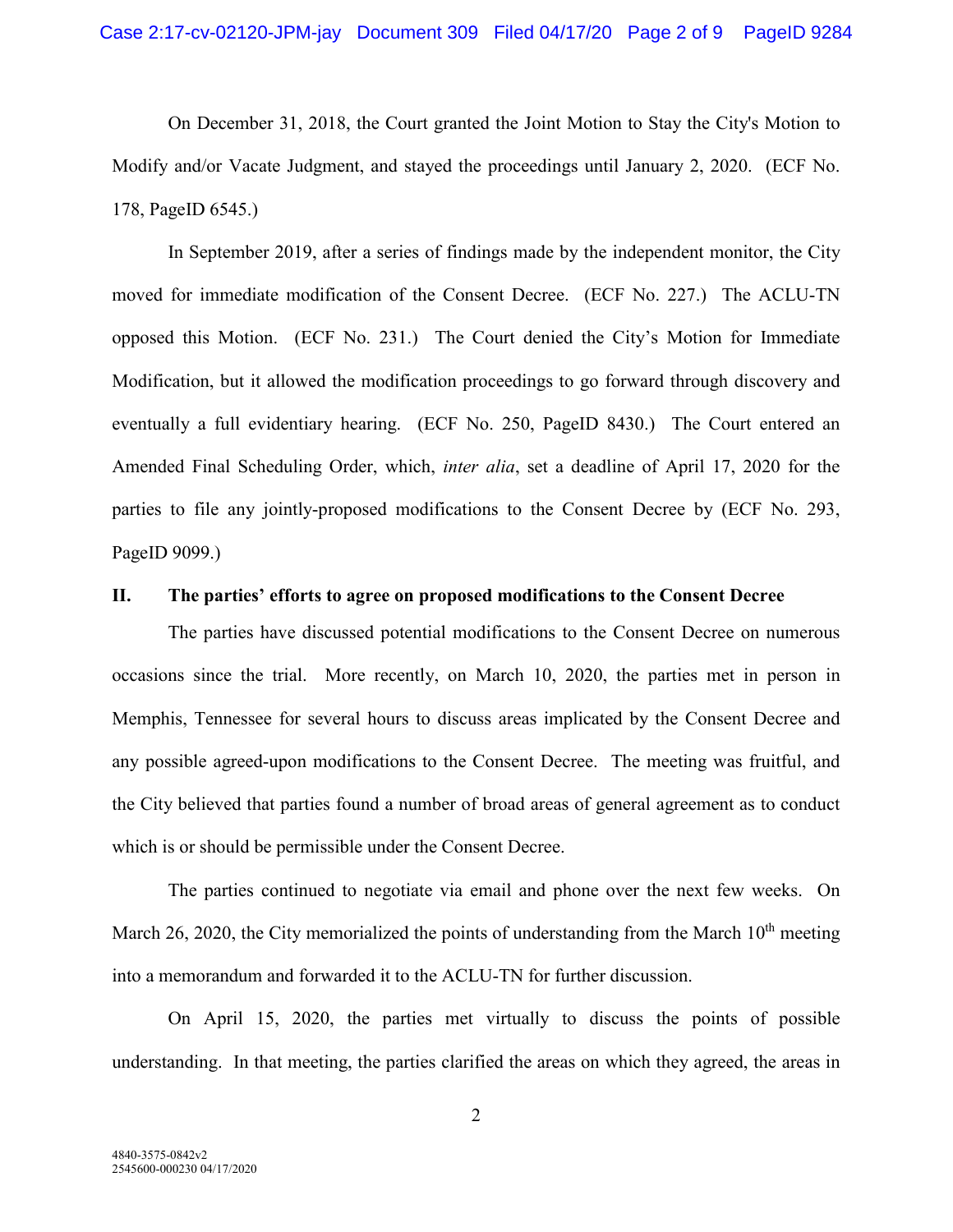which further revisions were necessary, and the areas in which they could not agree.

On April 16, 2020, the City memorialized its understanding of that meeting in a letter to counsel for the ACLU-TN.

On April 17, 2020, counsel for the ACLU-TN notified the City that it could only agree to one specific modification of the language of the Consent Decree.

Throughout its discussions with the ACLU-TN, the City maintained that modifying the actual language of the 1978 Consent Decree might be problematic and would likely not effectuate the intent of the parties' understanding as to the specific areas of permissible conduct implicated by the Consent Decree. The City proposed an addendum to or stipulation to the Consent Decree, which would list certain areas of permissible conduct on which the parties agreed, rather than attempt to modify the actual language of the Decree. The procedural mechanism of stipulations/addendums to consent decrees is not unprecedented. *See* Stipulation of Settlement and Order, *Handschu v. Police Dep't of the City of New York*, No. 02203, ECF NO. 472 (S.D.N.Y. Mar. 27, 2017); Stipulation Modifying Consent Decree, *League of United Latin American Citizens v. Fl. Bd. Of Education*, No. 90-1913, ECF. No. 97 (M.D.Fla. Sept. 5, 2003); *Keepseagle v. Perdue*, 856 F.3d 1039, 1042 (D.C. Cir. 2017).

Nevertheless, the parties were unable to reach an agreement on such an addendum or stipulation in advance of the April 17, 2020 deadline for filing jointly proposed modifications to the Consent Decree.

The parties have, however, reached an agreement to modify one provision from the Consent Decree.

### **III. The Director may delegate his duties under Section G to designees**

The parties agree that the language of the Consent Decree should be modified under § G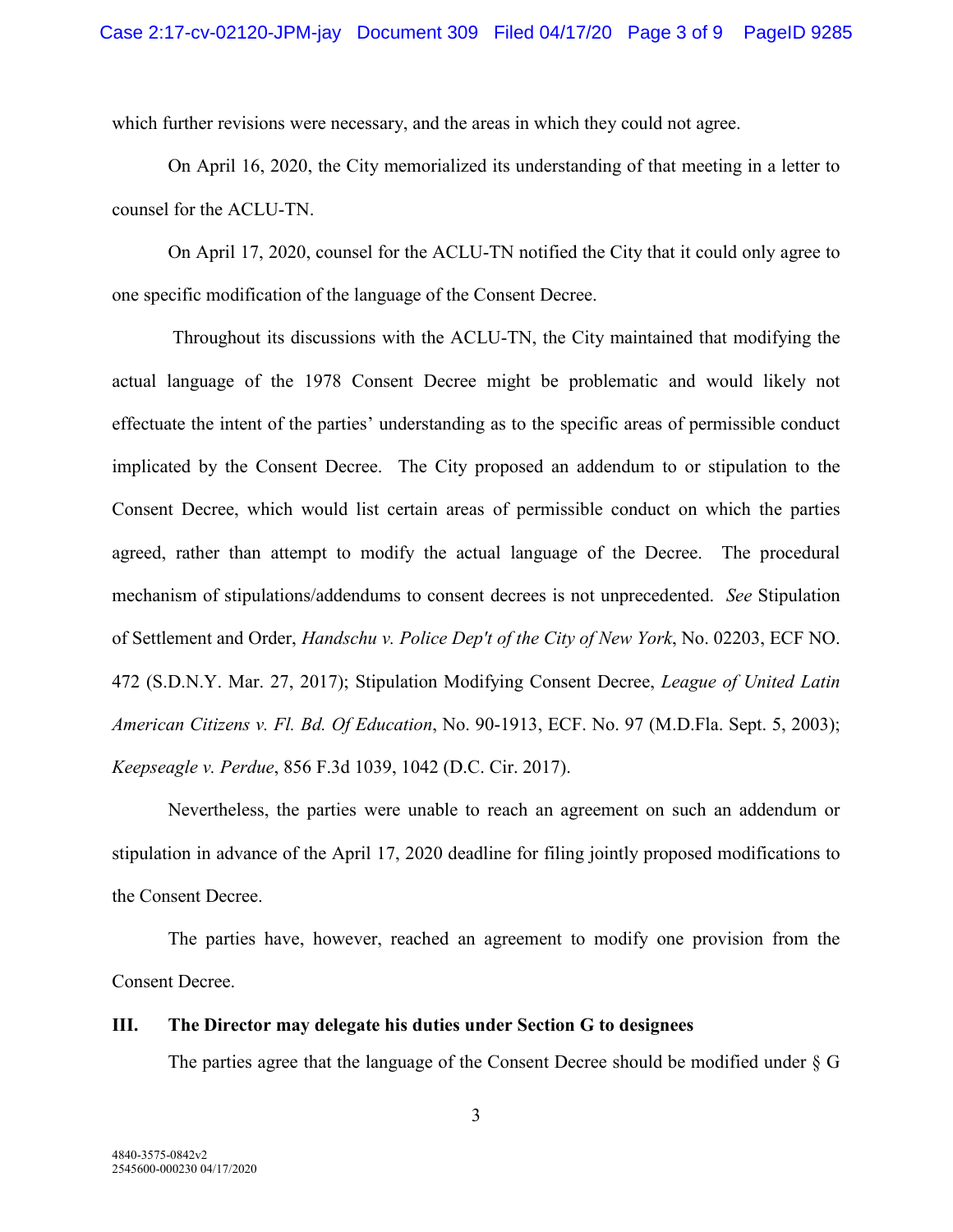to allow the Director of Police to delegate his duties under § G to designees. This is a concept the Court seemed inclined to consider based upon his Honor's statements during one of the quarterly hearings for the Report of the Independent Monitor.

The original languages of  $\S$  G is as follows:

G. Criminal Investigations Which May Interfere with the Exercise of First Amendment Rights

1. Any police officer conducting or supervising a lawful investigation of criminal conduct which investigation may result in the collection of information about the exercise of First Amendment rights, or interfere in any way with the exercise of such First Amendment rights, must immediately bring such investigation to the attention of the Memphis Director of Police for review and authorization.

2. The Director of Police shall review the factual basis for the investigation and the investigative techniques to be employed. The Director of Police shall issue a written authorization for an investigation for a period not to exceed (90) days only if the Director of Police makes written finding that:

a. The investigation does not violate the provisions of this decree; and

b. The expected collection of information about, or interference with, First Amendment rights is unavoidably necessary for the proper conduct of the investigation; and

c. Every reasonable precaution has been employed to minimize the collection of information about, or interference with, First Amendment rights; and

d. The investigation employs the least intrusive technique necessary to obtain the information.

3. The Director of Police may authorize an extension of such investigation for an additional period specified by the Director of Police not to exceed ninety (90) days. The Director of Police shall authorize each such extension only if the Director of Police re-evaluates the factual basis for the investigation and the investigative techniques to be employed, and makes current written findings as required in Paragraph 2, above.

The parties agree  $\S$  G shall be modified as follows:

G. Criminal Investigations Which May Interfere with the Exercise of First Amendment Rights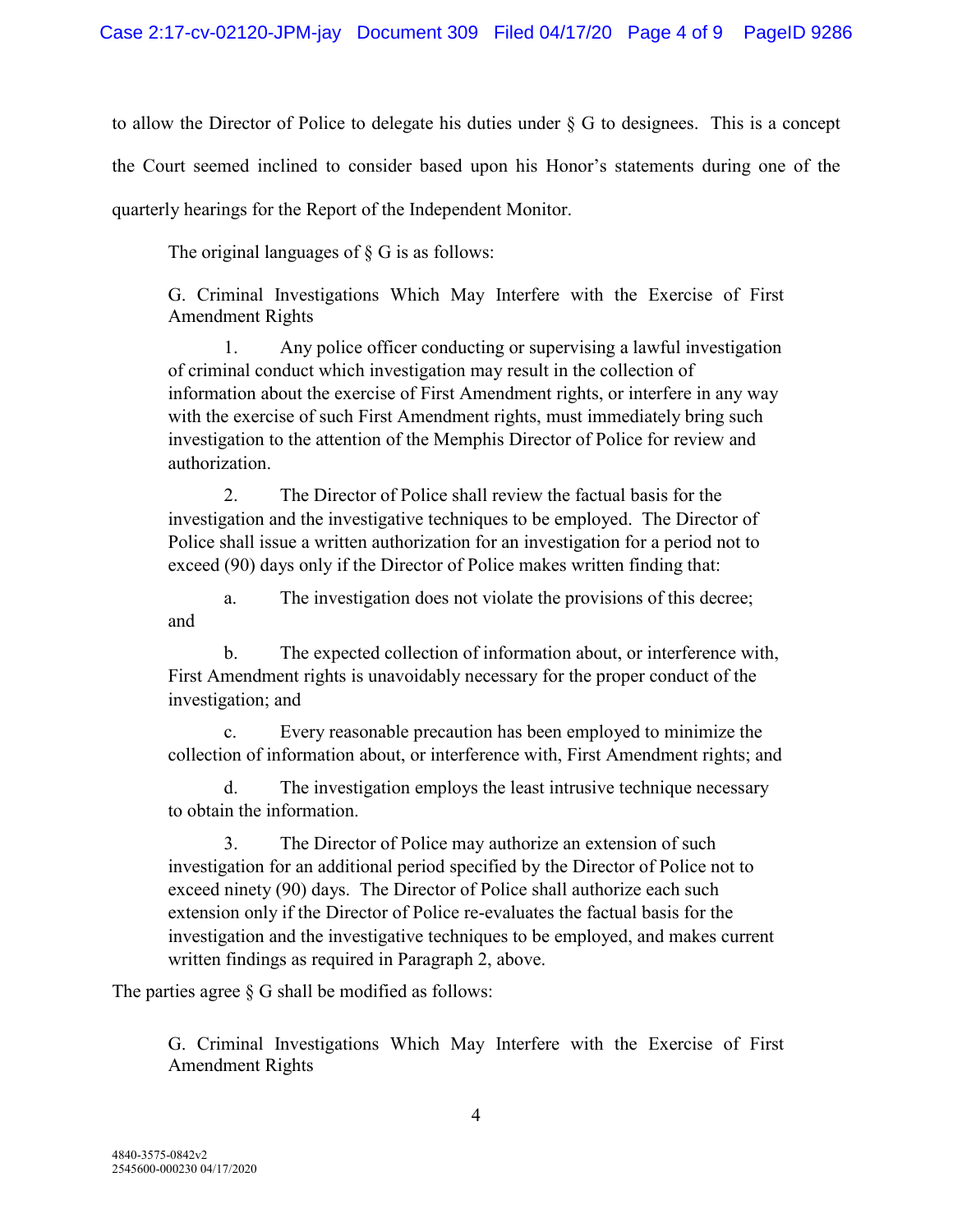1. Any police officer conducting or supervising a lawful investigation of criminal conduct which investigation may result in the collection of information about the exercise of First Amendment rights, or interfere in any way with the exercise of such First Amendment rights, must immediately bring such investigation to the attention of the Memphis Director of Police **or a designee of the Director of Police** for review and authorization.

2. The Director of Police **or his/her designee** shall review the factual basis for the investigation and the investigative techniques to be employed. The Director of Police **or his/her designee** shall issue a written authorization for an investigation for a period not to exceed (90) days only if the Director of Police makes written finding that:

a. The investigation does not violate the provisions of this decree; and

b. The expected collection of information about, or interference with, First Amendment rights is unavoidably necessary for the proper conduct of the investigation; and

c. Every reasonable precaution has been employed to minimize the collection of information about, or interference with, First Amendment rights; and

d. The investigation employs the least intrusive technique necessary to obtain the information.

3. The Director of Police **or his/her designee** may authorize an extension of such investigation for an additional period specified by the Director of Police not to exceed ninety (90) days. The Director of Police **or his/her designee** shall authorize each such extension only if the Director of Police **or his/her designee** re-evaluates the factual basis for the investigation and the investigative techniques to be employed, and makes current written findings as required in Paragraph 2, above.

**4. The Director of Police may appoint designees to authorize investigations under § G so long as they receive regular training on the decree and the Director of Police exercises periodic review and oversight of the designees.**

# **IV. Clarification of permissible conduct under the Consent Decree**

The City believes that the parties generally have a common understanding on certain areas of permissible conduct under the Consent Decree. While these areas of understanding may not require actual modification of the language Consent Decree, the City believes memorializing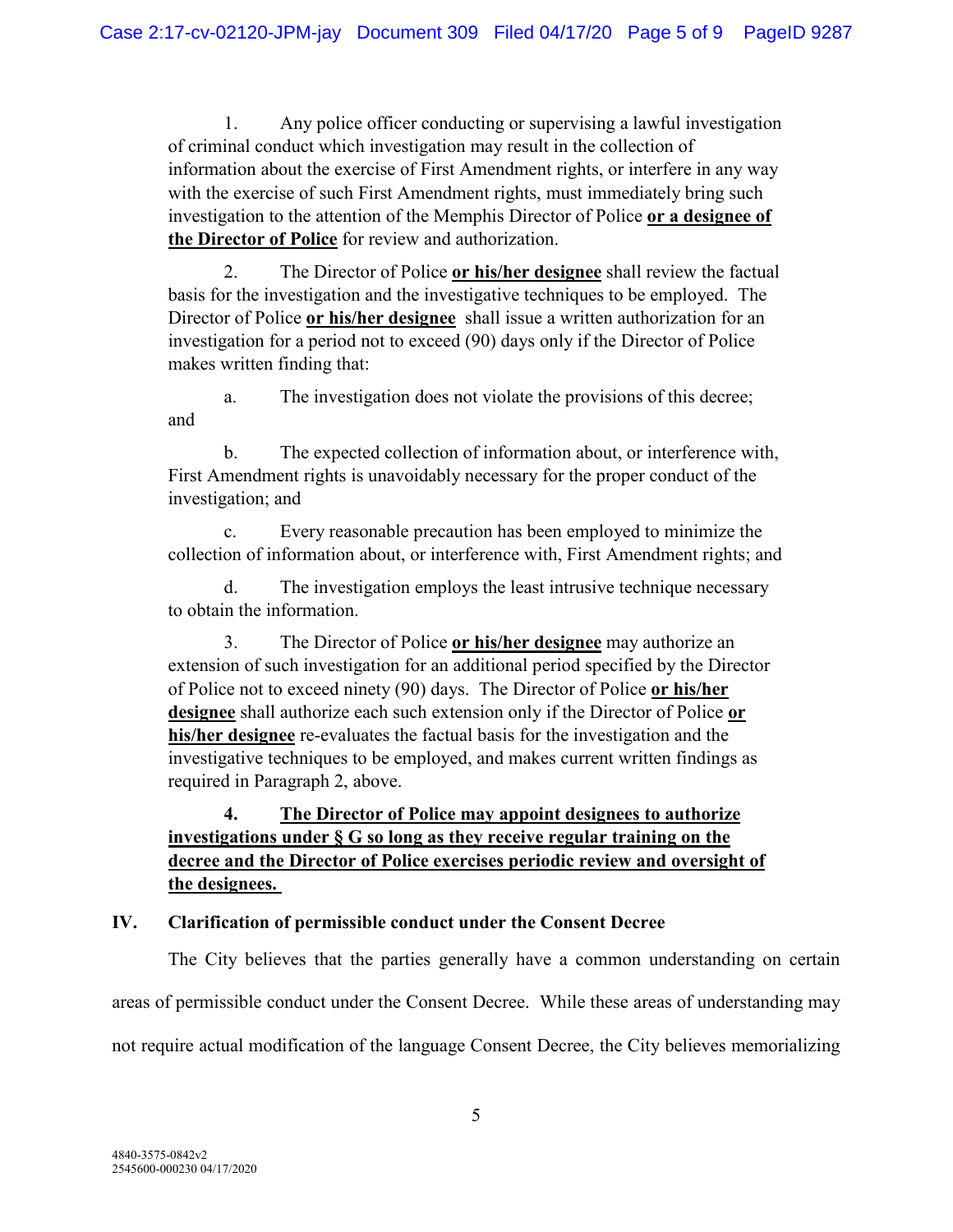them into an addendum to the Consent Decree will provide important clarification to the parties and to the public.

The City believes that, with the assistance of a mediator or the independent monitor, that the parties could likely come to an agreement as to specific language to be included in an addendum/stipulation to the Consent Decree regarding the following broad issues:

- 1. There are situations where MPD has a legitimate need to view information on social media. There are further situations where MPD may inadvertently stumble upon "political intelligence," as defined by the Consent Decree, because of the nature of today's technology. MPD should be allowed to view information on social media as long as it does not improperly catalog and disseminate that information, and as long it is not targeted at persons or groups exercising their First Amendment rights.
- 2. MPD may gather intelligence about an upcoming event on social media and otherwise, but if there is no criminal law reason to keep the intelligence, once any threat has passed, the data should be destroyed or removed.
- 3. MPD may participate in the receiving and sharing of information with other law enforcement agencies, as long as the MPD does not use another law enforcement agency to do what it is not allowed to do under the Consent Decree. In other words, the City may not enlist another agency to act as its surrogate to violate the Consent Decree.
- 4. MPD may employ "undercover accounts" to solve crimes. MPD may not, however, employ accounts like the "Bob Smith" account, which was used largely to gather information about protests and protestors. MPD will institute tighter regulation and controls over all undercover accounts.
- 5. MPD may use the "pan/tilt/zoom" functions on its Blue Crush cameras. MPD may not, however, save and catalog images of persons peacefully protesting.
- 6. MPD may have officers present at gatherings of persons engaged in First Amendment activity for the purpose of public safety, as long as MPD's presence is not for the purpose of harassment or intimidation.
- 7. MPD may accept tips from CrimeStoppers. The receipt of that information does not implicate the Consent Decree, as long as MPD does not retain tips that have no criminal nexus and are solely related to First Amendment activity.
- 8. MPD may use Body Worn Cameras at protests and assemblies, and MPD may utilize the pre-event recording function on the cameras. The use of Body Worn Cameras at First Amendment activity is subject to MPD's standard policy and procedures for the use of Body Worn Cameras. MPD may not retain footage of such protests or assemblies unless it contains evidence of criminal activity or officer misconduct.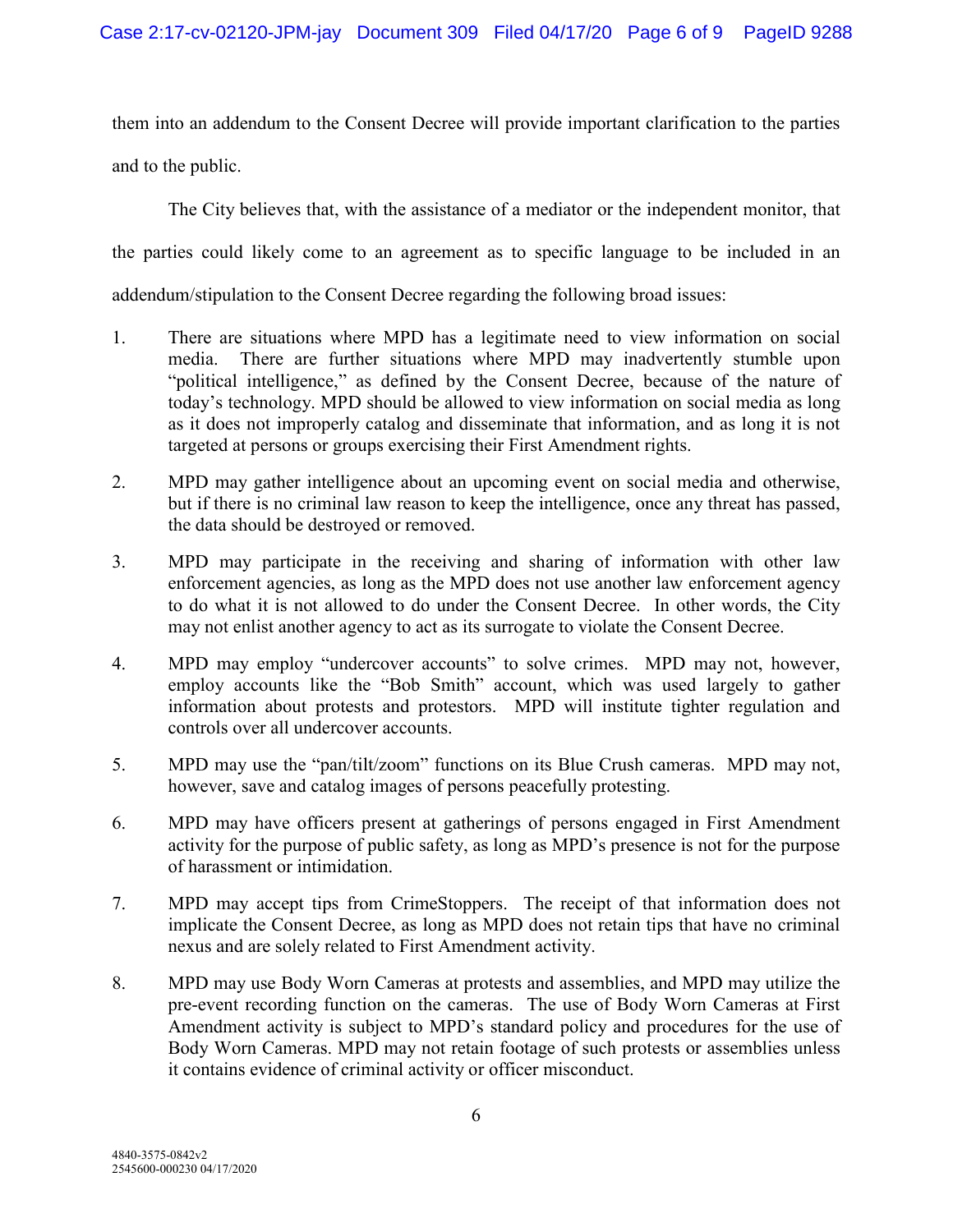- 9. There are certain types of crimes that occur exclusively on the internet that are purely criminal. While these crimes may in some instances tangentially implicate the First Amendment, Director authorization under § G is not required. Examples of such cybercrimes include child pornography; identity theft; unauthorized intrusions into private networks; deployment of computer viruses; and cyberbullying. Such investigations will be subject to Director audit annually.
- 10. MPD may obtain standing authorization from the Director for certain long-running investigations that could intersect with First Amendment activity, including those that require online undercover presence of MPD, such as the Internet Crimes Against Children division of MPD. Such investigations will be subject to audit by the Director annually.
- 11. MPD may utilize undercover social media accounts for purposes of investigations. The Consent Decree does not prohibit the use of undercover social media accounts. These undercover accounts have legitimate law enforcement purposes, but there is some opportunity for abuse. If First Amendment-protected information is gathered through the use of an MPD undercover social media account, such information shall not be retained unless necessary to further a legitimate law enforcement purpose. MPD will implement supervisory controls to ensure all undercover social media accounts are not being used or created to infiltrate groups expressing their First Amendment rights.
- 12. MPD may gather intelligence on social media for legitimate law enforcement purposes such as public safety. This intelligence-gathering includes doing threat assessments using social media. MPD may not, however, surveil groups or persons involved in the exercise of their First Amendment rights if no threat to public safety is present or thought to be present.
- 13. The Consent Decree does not necessarily require Director authorization to run searches on social media. If the search term is directly related to a person or group exercising their First Amendment rights, however, Director authorization would be required. For example, if there is a criminal investigation of the leader of the local Black Lives Matter chapter, then Director approval would be required to run those searches. If, on the other hand, MPD is investigating a murder suspect, Director authorization under § G would not be required to search social media for information about that suspect.
- 14. MPD may continue its current practice of storing video from Blue Crush cameras on the DVRs of each camera as long as the footage automatically deletes as new footage is recorded. The City will implement a retention policy for camera footage that is downloaded from the cameras.
- 15. MPD may use the State's interstate cameras, as long as it does not use them in such a way that violates the Consent Decree. The City will implement the same retention policy for camera footage that is downloaded from the TDOT cameras that it adopts for its Blue Crush cameras.
- 16. Gang activity is not protected by the First Amendment or the Consent Decree.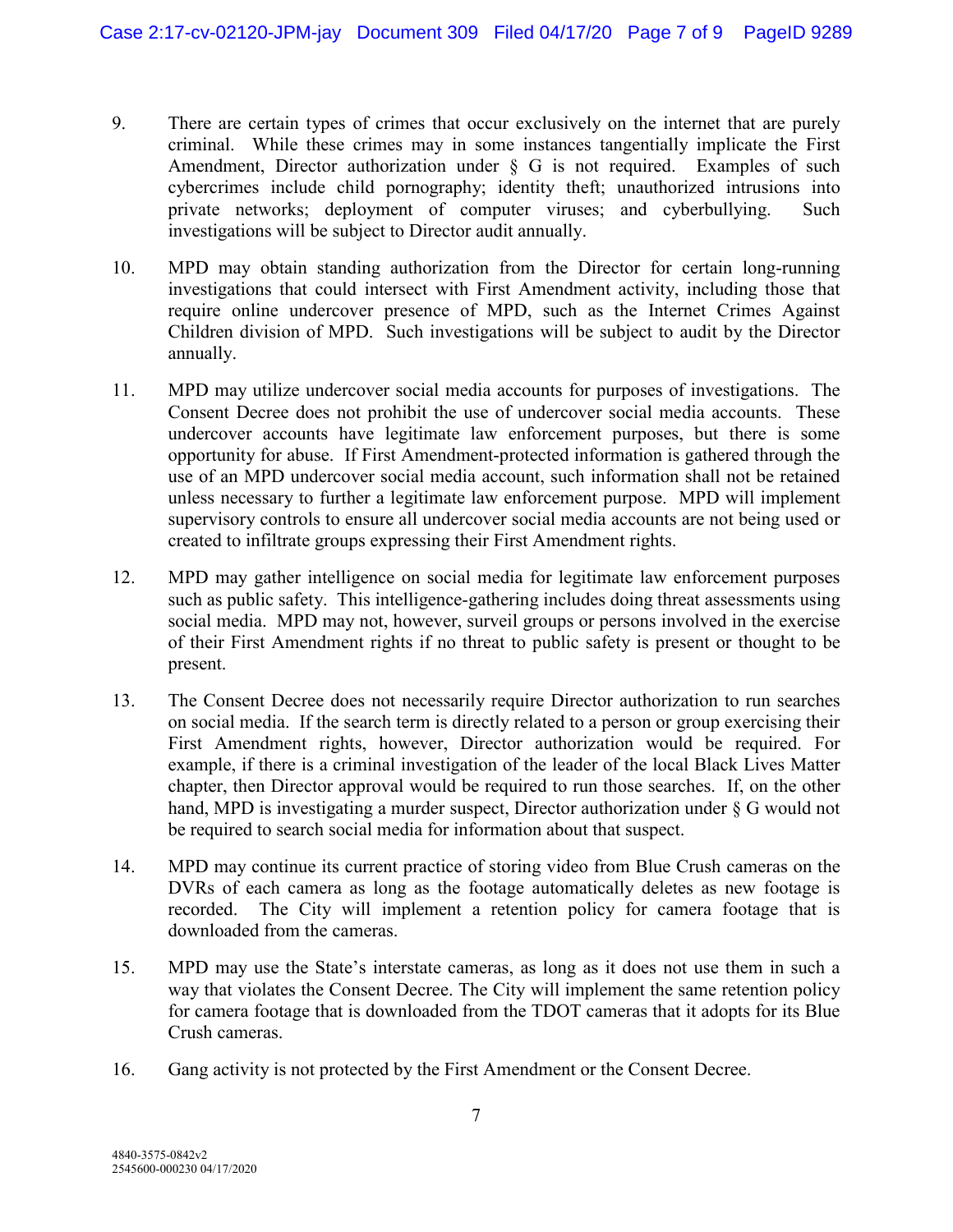17. The structure of the Multi-Agency Gang Unit does not necessarily violate the Consent Decree.

#### **CONCLUSION**

 The City respectfully submits the foregoing for the Court's consideration. The City asks that the Court modify § G as outlined above. The City further requests that the Court order the parties to mediation with a mediator or with the independent monitor in an effort to develop an addendum or stipulation to the Consent Decree that clarifies areas of permissible conduct under the Consent Decree as outlined above, and to narrow the issues in advance of the evidentiary hearing.

Respectfully Submitted,

BAKER, DONELSON, BEARMAN, CALDWELL & BERKOWITZ, P.C.

s/ Bruce McMullen

R. Mark Glover (#6807) Bruce McMullen (#18126) Jennie Vee Silk (#35319) Mary Wu Tullis (#31339) 165 Madison Avenue, Suite 2000 Memphis, Tennessee 38103 Telephone (901) 526-2000 E-mail: mglover@bakerdonelson.com bmcmullen@bakerdonelson.com jsilk@bakerdonelson.com mtullis@bakerdonelson.com

*Attorneys for Defendant, The City of Memphis*